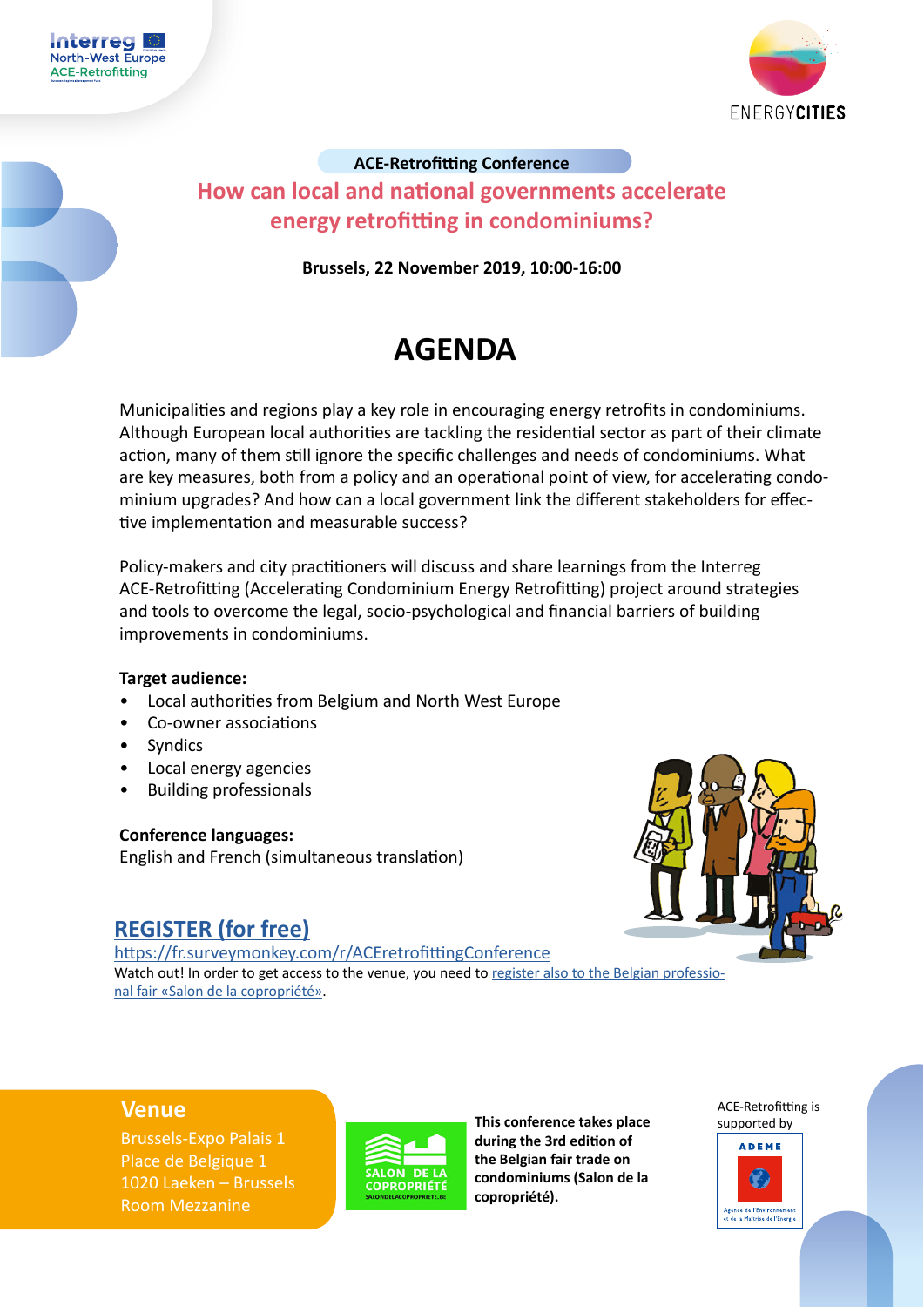| <b>Interred</b><br><b>North-West Europe</b><br><b>ACE-Retrofitting</b> | <b>ACE-Retrofitting Conference</b><br>Brussels, 22 November 2019, 10:00-16:00<br>Room «Mezzanine», Brussels-Expo Palais 1                                                                                                                                                                                                                                                                                                                                                                                                                                                                                                                                                                                                                                                                                                                                                                                                                                                                                                                                                |
|------------------------------------------------------------------------|--------------------------------------------------------------------------------------------------------------------------------------------------------------------------------------------------------------------------------------------------------------------------------------------------------------------------------------------------------------------------------------------------------------------------------------------------------------------------------------------------------------------------------------------------------------------------------------------------------------------------------------------------------------------------------------------------------------------------------------------------------------------------------------------------------------------------------------------------------------------------------------------------------------------------------------------------------------------------------------------------------------------------------------------------------------------------|
| 9:30-10:00                                                             | ENERGYCITIES<br>Coffee and registration                                                                                                                                                                                                                                                                                                                                                                                                                                                                                                                                                                                                                                                                                                                                                                                                                                                                                                                                                                                                                                  |
| 10:00-10:30                                                            | <b>Welcome and introduction</b><br>lan Turner, Project Officer, Energy Cities<br>Eva Clymans, Project Officer - Joint Secretariat, Interreg North-West Europe<br>٠                                                                                                                                                                                                                                                                                                                                                                                                                                                                                                                                                                                                                                                                                                                                                                                                                                                                                                       |
| $10:30 - 12:15$                                                        | <b>Political debate</b><br><b>Moderator: Claire Roumet, Energy Cities</b>                                                                                                                                                                                                                                                                                                                                                                                                                                                                                                                                                                                                                                                                                                                                                                                                                                                                                                                                                                                                |
| 10:30 -11:30                                                           | <b>Supporting condominiums in Belgium</b><br>How to design policies that meet the specific needs of condominiums?                                                                                                                                                                                                                                                                                                                                                                                                                                                                                                                                                                                                                                                                                                                                                                                                                                                                                                                                                        |
|                                                                        | Food for thoughts Condominiums retrofitting: how Antwerp and Liège met the challenge?<br>A debate featuring:<br>Julien Simon - Cabinet of Alain Maron, Minister for Environment and Energy of Brussels-<br><b>Capital Region</b><br>Thierry Van Cauwenberg - Energy Consultant, Cabinet of Philippe HENRY, Vice-President<br>$\bullet$<br>of the Wallon Government and Minister for Climate, Energy and Mobility<br>Sandrine Galet - Vice-President of the Belgian Association of Syndics and Real Estate<br>۰<br><b>Administrators</b><br>Olivier Hamal - President of the National Federation of Condominium Owners<br>۰<br>Roel Vermeiren - Coordinator long-term strategy for dwelling renovation and Policy<br>$\bullet$<br>officer social energy policy, Flemish Energy Agency (VEA)<br>Marc Schlitz - Environment Expert, Strategy Department, City of Liège<br>Barbara de Kezel, Energy Advisor ACE-Retrofitting, Energyhouse Antwerp<br>$\bullet$<br>Jean-Pierre Liebaert, Director-Coordinator of Study Department, Belgian Construction<br>۰<br>Confederation |
| 11:30-12:15                                                            | Ø<br><b>Condominiums in the European policy landscape</b><br>Existing and needed policy instruments for facilitating condominium retrofits<br>Food for thoughts Paris, the pioneer opening up new paths of successful condo retrofitting<br>A debate featuring:<br>Aurelie Beauvais - Policy Director, Solar Power Europe<br>Antoine Guéguen - Project Director «Eco-rénovons Paris», City of Paris<br>۰<br>Emmanuelle Causse - Director of European Affairs, International Union otf Property<br>$\bullet$<br><b>Owners</b><br>Vincent Spruytte - Vice-President of the French-speaking Union of Syndics<br>۰                                                                                                                                                                                                                                                                                                                                                                                                                                                           |
| 12:15-14:00                                                            | Networking lunch and stroll through the trade fair                                                                                                                                                                                                                                                                                                                                                                                                                                                                                                                                                                                                                                                                                                                                                                                                                                                                                                                                                                                                                       |

Participants will get a voucher for lunch on the spot.





Copyright photos: City of Antwerp Copyright photos: Agence Parisienne du Climat